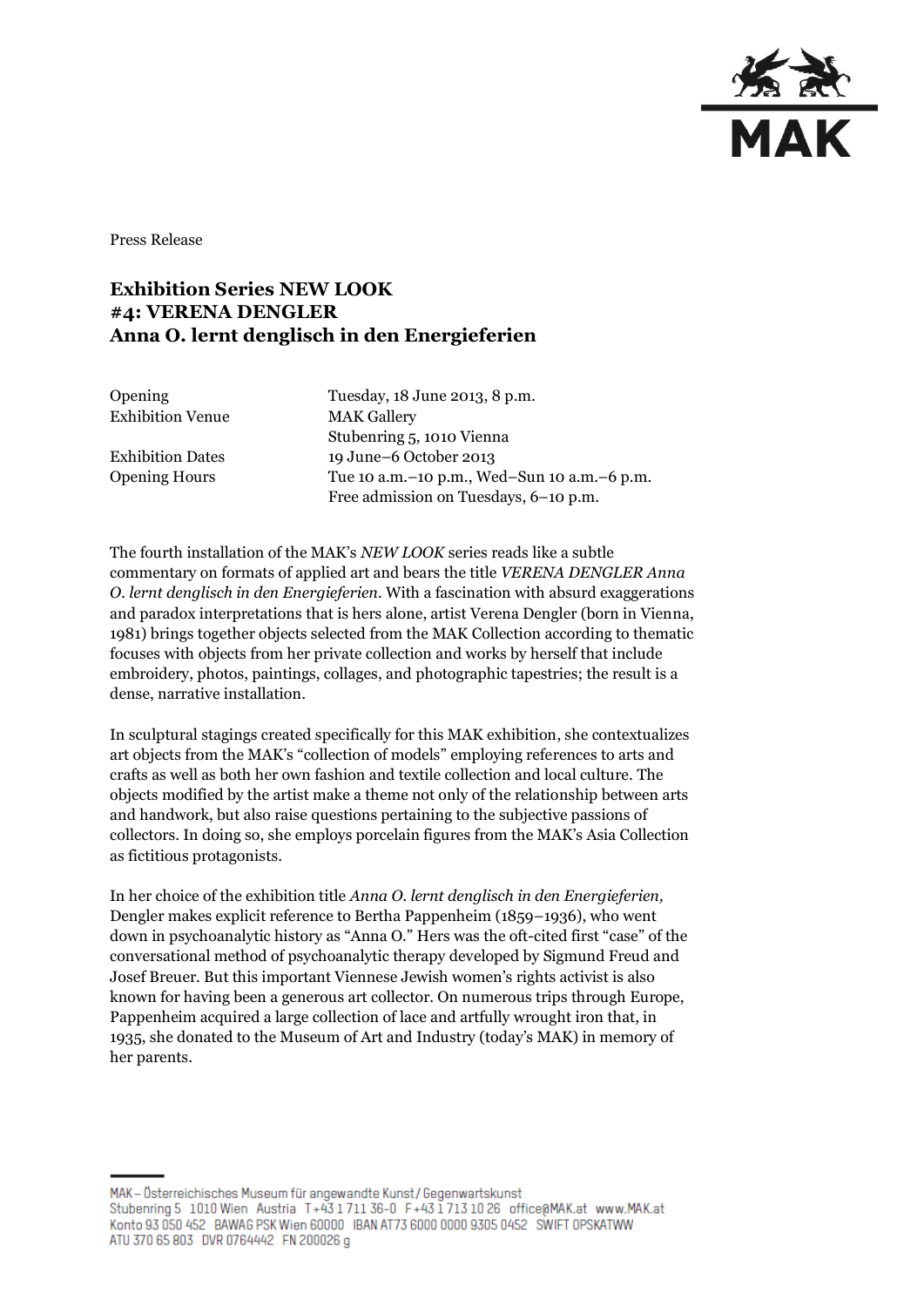

Dengler weaves the story of Bertha Pappenheim into entirely unexpected contexts, such as today's constantly hyped theme of energy efficiency, which she in turn links to the February semester break, known as the "Energy Holidays," which was instituted by the Austrian state during the oil crisis as an energy-saving measure. She stages her theme in a sculptural manner, using a combination of two lamps from the MAK Metal Collection equipped with standard energy-saving bulbs.

Verena Dengler's fondness for (occasionally bizarre) sketches for textile patterns becomes visible in her intense look at the Arts and Crafts Movement. She draws concrete references in particular to Laura Ashley, with whose rugs she drapes pedestals that are in turn presented in combination with an English carpet fabric from the MAK Textiles and Carpets Collection as well as her own works.

A look at the local atmosphere of Vienna, as well as at phenomena of youth culture, completes the complex substantive thrust of this, her second institutional solo exhibition. She traces Vienna's social democratic culture of education, for example, via posters from the MAK Library and Works on Paper Collection, integrating some of them into her sculptural settings as originals, some as reproductions.

*VERENA DENGLER Anna O. lernt denglisch in den Energieferien* is the fourth edition of the exhibition series *NEW LOOK,* in which four younger artists living and working in Vienna have been invited to deal with the MAK Study Collection and light up the MAK as a site of contemporary artistic production. Benjamin Hirte opened this series with his installation *the classic mob ballet* (12 September–25 November 2012), which parodied specific conditions and forms of presentation to be found in the MAK Collection as well as ideas of the "applied," followed by *KATHI HOFER craftivism* (19 December 2012–3 March 2013) and *KERSTIN VON GABAIN city of broken furniture* (20 March–26 May 2013).

Press materials and photos are available for download at MAK.at/press.